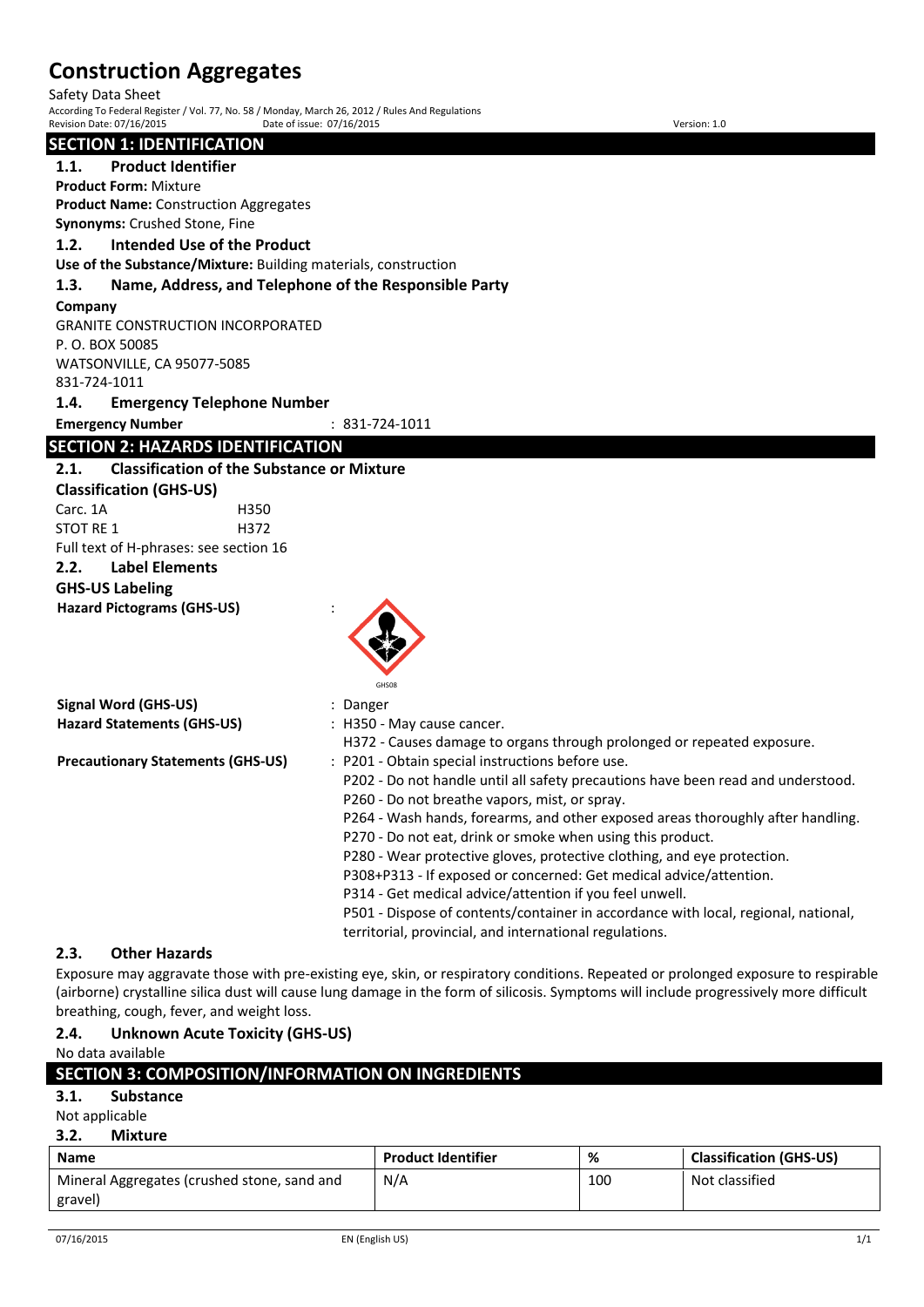Safety Data Sheet

According to Federal Register / Vol. 77, No. 58 / Monday, March 26, 2012 / Rules and Regulations

| Quartz               | (CAS No) 14808-60-7 | $1 - 20$ | Carc. 1A, H350<br><b>STOT RE 1, H372</b> |
|----------------------|---------------------|----------|------------------------------------------|
| Silica, cristobalite | (CAS No) 14464-46-1 | $\leq 1$ | Carc. 1A, H350<br>STOT RE 1, H372        |
| Tridymite            | (CAS No) 15468-32-3 | $\leq 1$ | Carc. 1A, H350<br><b>STOT RE 1, H372</b> |

Full text of H-phrases: see section 16

# **SECTION 4: FIRST AID MEASURES**

### **4.1. Description of First Aid Measures**

**First-aid Measures General**: Never give anything by mouth to an unconscious person. If you feel unwell, seek medical advice (show the label if possible).

**First-aid Measures After Inhalation**: Remove to fresh air and keep at rest in a position comfortable for breathing. Obtain medical attention if breathing difficulty persists.

**First-aid Measures After Skin Contact**: Rinse immediately with plenty of water. Obtain medical attention if irritation develops or persists.

**First-aid Measures After Eye Contact**: Rinse cautiously with water for at least 15 minutes. Remove contact lenses, if present and easy to do. Continue rinsing. Obtain medical attention.

**First-aid Measures After Ingestion**: Do not induce vomiting. Rinse mouth. Seek medical attention if any problems arise.

### **4.2. Most important symptoms and effects, both acute and delayed**

**Symptoms/Injuries:** Causes damage to organs through prolonged or repeated exposure.

**Symptoms/Injuries After Inhalation:** Repeated exposure to respirable (airborne) crystalline silica dust will cause lung damage in the form of silicosis.

**Symptoms/Injuries After Skin Contact:** Repeated or prolonged skin contact may cause irritation.

**Symptoms/Injuries After Eye Contact:** Repeated or prolonged contact will cause mechanical irritation.

**Symptoms/Injuries After Ingestion:** Ingestion is likely to be harmful or have adverse effects.

**Chronic Symptoms:** May cause cancer. Causes damage to organs through prolonged or repeated exposure. Repeated or prolonged exposure to respirable (airborne) crystalline silica dust will cause lung damage in the form of silicosis. Symptoms will include progressively more difficult breathing, cough, fever, and weight loss.

#### **4.3. Indication of Any Immediate Medical Attention and Special Treatment Needed**

If you feel unwell, seek medical advice (show the label where possible).

# **SECTION 5: FIRE-FIGHTING MEASURES**

#### **5.1. Extinguishing Media**

**Suitable Extinguishing Media:** Use extinguishing media appropriate for surrounding fire.

**Unsuitable Extinguishing Media:** Do not use a heavy water stream. Use of heavy stream of water may spread fire.

#### **5.2. Special Hazards Arising From the Substance or Mixture**

**Fire Hazard:** Not flammable.

**Explosion Hazard:** Product is not explosive.

**Reactivity:** Hazardous reactions will not occur under normal conditions.

#### **5.3. Advice for Firefighters**

**Precautionary Measures Fire:** Exercise caution when fighting any chemical fire.

**Firefighting Instructions:** Use water spray or fog for cooling exposed containers.

**Protection During Firefighting:** Do not enter fire area without proper protective equipment, including respiratory protection.

# **Other Information:** Refer to Section 9 for flammability properties.

# **SECTION 6: ACCIDENTAL RELEASE MEASURES**

**6.1. Personal Precautions, Protective Equipment and Emergency Procedures**

**General Measures**: Avoid prolonged contact with skin, eyes, or clothing. Do not breathe dust.

#### **6.1.1. For Non-emergency Personnel**

**Protective Equipment:** Use appropriate personal protection equipment (PPE).

**Emergency Procedures:** Evacuate unnecessary personnel.

#### **6.1.2. For Emergency Responders**

**Protective Equipment:** Equip cleanup crew with proper protection.

**Emergency Procedures:** Stop leak if safe to do so. Eliminate ignition sources. Ventilate area.

#### **6.2. Environmental Precautions** No additional information available

### **6.3. Methods and Material for Containment and Cleaning Up**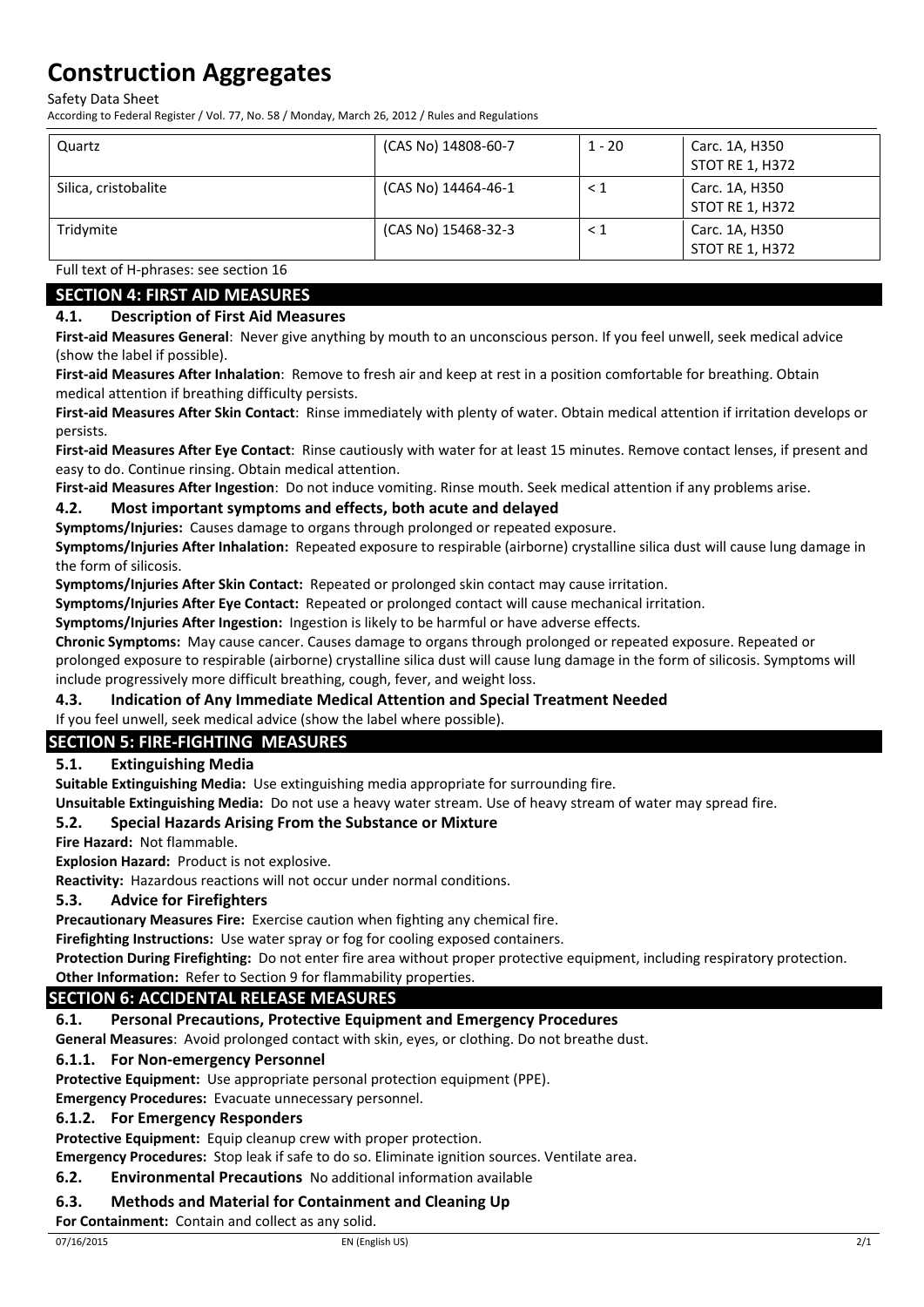Safety Data Sheet

According to Federal Register / Vol. 77, No. 58 / Monday, March 26, 2012 / Rules and Regulations

#### **6.4. Reference to Other Sections**

See Heading 8. Exposure controls and personal protection. For further information refer to section 13.

# **SECTION 7: HANDLING AND STORAGE**

#### **7.1. Precautions for Safe Handling**

**Hygiene Measures:** Handle in accordance with good industrial hygiene and safety procedures. Wash hands and other exposed areas with mild soap and water before eating, drinking or smoking and when leaving work.

#### **7.2. Conditions for Safe Storage, Including Any Incompatibilities**

**Technical Measures:** Comply with applicable regulations.

**Storage Conditions:** Store in a dry, cool and well-ventilated place. Keep/Store away from Incompatible materials.

**Incompatible Products:** Strong acids. Strong bases. Strong oxidizers.

#### **7.3. Specific End Use(s)**

Building materials, construction.

### **SECTION 8: EXPOSURE CONTROLS/PERSONAL PROTECTION**

#### **8.1. Control Parameters**

For substances listed in section 3 that are not listed here, there are no established exposure limits from the manufacturer, supplier, importer, or the appropriate advisory agency including: ACGIH (TLV), NIOSH (REL), or OSHA (PEL).

| Quartz (14808-60-7)               |                                      |                                                                           |
|-----------------------------------|--------------------------------------|---------------------------------------------------------------------------|
| <b>USA ACGIH</b>                  | ACGIH TWA $(mg/m3)$                  | 0.025 mg/m <sup>3</sup> (respirable fraction)                             |
| <b>USA ACGIH</b>                  | <b>ACGIH chemical category</b>       | A2 - Suspected Human Carcinogen                                           |
| <b>USA NIOSH</b>                  | NIOSH REL (TWA) $(mg/m3)$            | 0.05 mg/m <sup>3</sup> (respirable dust)                                  |
| <b>USA IDLH</b>                   | US IDLH $(mg/m3)$                    | 50 mg/m <sup>3</sup> (respirable dust)                                    |
| <b>USA OSHA</b>                   | OSHA PEL (STEL) (mg/m <sup>3</sup> ) | 250 mppcf/%SiO <sub>2</sub> +5, 10mg/m <sup>3</sup> /%SiO <sub>2</sub> +2 |
| Silica, cristobalite (14464-46-1) |                                      |                                                                           |
| <b>USA ACGIH</b>                  | ACGIH TWA $(mg/m3)$                  | 0.025 mg/m <sup>3</sup> (respirable fraction)                             |
| <b>USA ACGIH</b>                  | <b>ACGIH chemical category</b>       | Suspected Human Carcinogen                                                |
| <b>USA NIOSH</b>                  | NIOSH REL (TWA) (mg/m <sup>3</sup> ) | 0.05 mg/m <sup>3</sup> (respirable dust)                                  |
| <b>USA IDLH</b>                   | US IDLH $(mg/m3)$                    | 25 mg/m <sup>3</sup> (respirable dust)                                    |
| Tridymite (15468-32-3)            |                                      |                                                                           |
| <b>USA NIOSH</b>                  | NIOSH REL (TWA) (mg/m <sup>3</sup> ) | 0.05 mg/m <sup>3</sup> (respirable dust)                                  |
| <b>USA IDLH</b>                   | US IDLH $(mg/m3)$                    | 25 mg/m <sup>3</sup> (respirable dust)                                    |
|                                   |                                      |                                                                           |

#### **8.2. Exposure Controls**

| <b>Appropriate Engineering Controls</b>                              | : Ensure adequate ventilation, especially in confined areas. Emergency eye wash<br>fountains and safety showers should be available in the immediate vicinity of any |
|----------------------------------------------------------------------|----------------------------------------------------------------------------------------------------------------------------------------------------------------------|
|                                                                      | potential exposure. Ensure all national/local regulations are observed.                                                                                              |
| <b>Personal Protective Equipment</b>                                 | : Protective goggles. Gloves. Protective clothing. Dust formation: dust mask.                                                                                        |
|                                                                      |                                                                                                                                                                      |
| <b>Materials for Protective Clothing</b>                             | : Chemically resistant materials and fabrics.                                                                                                                        |
| <b>Hand Protection</b>                                               | : Wear chemically resistant protective gloves.                                                                                                                       |
| <b>Eye Protection</b>                                                | : Chemical goggles or safety glasses.                                                                                                                                |
| <b>Skin and Body Protection</b>                                      | : Wear suitable protective clothing.                                                                                                                                 |
| <b>Respiratory Protection</b>                                        | : Use NIOSH-approved dust mask if dust has the potential to become airborne.                                                                                         |
| <b>Environmental Exposure Controls</b>                               | : Do not allow the product to be released into the environment.                                                                                                      |
| <b>Consumer Exposure Controls</b>                                    | : Do not eat, drink or smoke during use.                                                                                                                             |
| <b>SECTION 9: PHYSICAL AND CHEMICAL PROPERTIES</b>                   |                                                                                                                                                                      |
| <b>Information on Basic Physical and Chemical Properties</b><br>9.1. |                                                                                                                                                                      |
| <b>Physical State</b>                                                | : Solid                                                                                                                                                              |
| Appearance                                                           | : Angular particles, light/salt and pepper colored, ranging in size from<br>pebbles to boulders.                                                                     |
| Odor                                                                 | : Odorless                                                                                                                                                           |
| <b>Odor Threshold</b>                                                | No data available                                                                                                                                                    |
| pH                                                                   | No data available                                                                                                                                                    |
|                                                                      |                                                                                                                                                                      |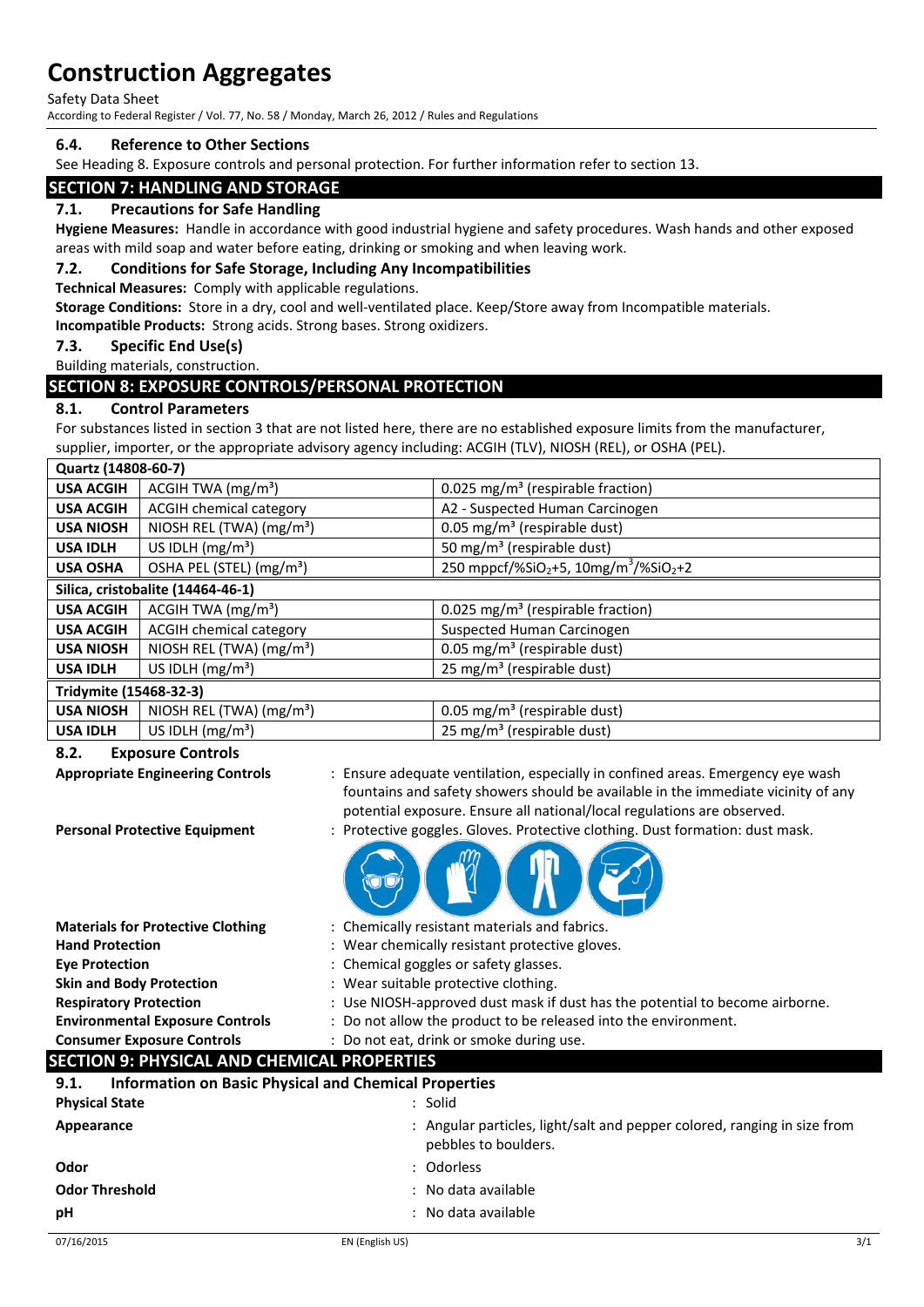Safety Data Sheet

According to Federal Register / Vol. 77, No. 58 / Monday, March 26, 2012 / Rules and Regulations

| <b>Evaporation Rate</b>                       | No data available  |
|-----------------------------------------------|--------------------|
| <b>Melting Point</b>                          | No data available  |
| <b>Freezing Point</b>                         | No data available  |
| <b>Boiling Point</b>                          | No data available  |
| <b>Flash Point</b>                            | No data available  |
| <b>Auto-ignition Temperature</b>              | No data available  |
| <b>Decomposition Temperature</b>              | No data available  |
| Flammability (solid, gas)                     | No data available  |
| <b>Vapor Pressure</b>                         | No data available  |
| <b>Relative Vapor Density at 20 °C</b>        | No data available  |
| <b>Relative Density</b>                       | No data available  |
| <b>Specific Gravity</b>                       | $: 2.4 - 2.8$      |
| Solubility                                    | Insoluble in water |
| <b>Partition Coefficient: N-Octanol/Water</b> | No data available  |
| Viscosity                                     | No data available  |

**9.2. Other Information** No additional information available

# **SECTION 10: STABILITY AND REACTIVITY**

**10.1. Reactivity:** Hazardous reactions will not occur under normal conditions.

- **10.2. Chemical Stability:** Stable under recommended handling and storage conditions (see section 7).
- **10.3. Possibility of Hazardous Reactions:** Hazardous polymerization will not occur.
- **10.4. Conditions to Avoid:** Incompatible materials.
- **10.5. Incompatible Materials:** Strong acids, strong bases, strong oxidizers.
- **10.6. Hazardous Decomposition Products:** Quartz (silica) will dissolve in hydroflouric acid producing a corrosive gas, silicon tetrafluoride.

# **SECTION 11: TOXICOLOGICAL INFORMATION**

#### **11.1. Information On Toxicological Effects**

**Acute Toxicity:** Not classified

| Quartz (14808-60-7)    |                    |  |
|------------------------|--------------------|--|
| LD50 Oral Rat          | $\cdot$ 5000 mg/kg |  |
| <b>LD50 Dermal Rat</b> | ∙ 5000 mg/kg       |  |

**Skin Corrosion/Irritation:** Not classified

**Serious Eye Damage/Irritation:** Not classified

**Respiratory or Skin Sensitization:** Not classified

**Germ Cell Mutagenicity:** Not classified

**Carcinogenicity:** May cause cancer.

| Quartz (14808-60-7)                              |                                               |  |
|--------------------------------------------------|-----------------------------------------------|--|
| <b>IARC</b> group                                |                                               |  |
| <b>National Toxicology Program (NTP) Status</b>  | Known Human Carcinogens.                      |  |
| <b>OSHA Hazard Communication Carcinogen List</b> | In OSHA Hazard Communication Carcinogen list. |  |
| Silica, cristobalite (14464-46-1)                |                                               |  |
| <b>IARC</b> group                                |                                               |  |
| <b>OSHA Hazard Communication Carcinogen List</b> | In OSHA Hazard Communication Carcinogen list. |  |
| Tridymite (15468-32-3)                           |                                               |  |
| <b>IARC</b> group                                |                                               |  |
| <b>OSHA Hazard Communication Carcinogen List</b> | In OSHA Hazard Communication Carcinogen list. |  |
|                                                  |                                               |  |

**Reproductive Toxicity:** Not classified

**Specific Target Organ Toxicity (Single Exposure):** Not classified

**Specific Target Organ Toxicity (Repeated Exposure):** Causes damage to organs through prolonged or repeated exposure.

#### **Aspiration Hazard:** Not classified

**Symptoms/Injuries After Inhalation:** Repeated exposure to respirable (airborne) crystalline silica dust will cause lung damage in the form of silicosis.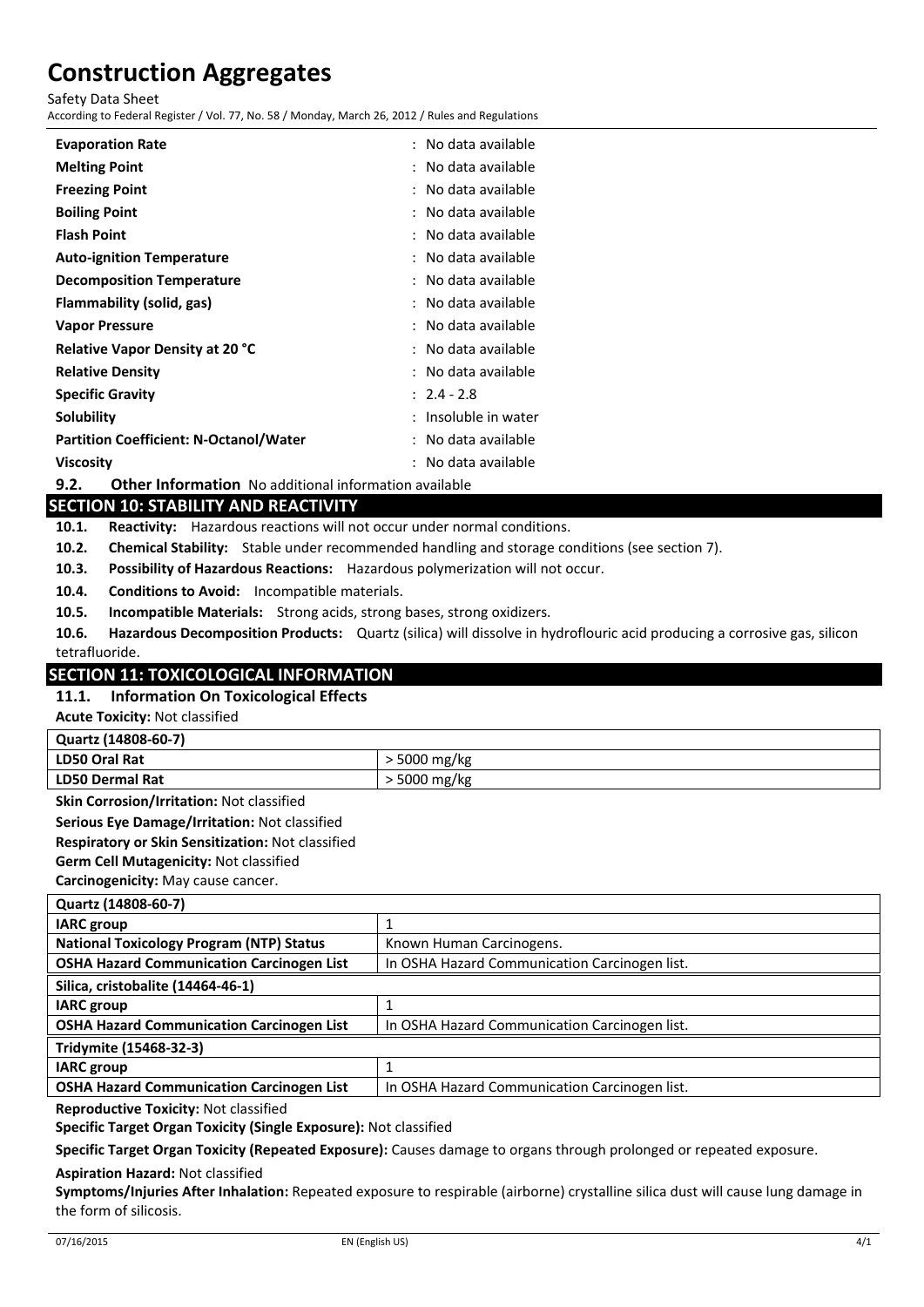Safety Data Sheet

According to Federal Register / Vol. 77, No. 58 / Monday, March 26, 2012 / Rules and Regulations

**Symptoms/Injuries After Skin Contact:** Repeated or prolonged skin contact may cause irritation.

**Symptoms/Injuries After Eye Contact:** Repeated or prolonged contact will cause mechanical irritation.

**Symptoms/Injuries After Ingestion:** Ingestion is likely to be harmful or have adverse effects.

**Chronic Symptoms:** May cause cancer. Causes damage to organs through prolonged or repeated exposure. Repeated or

prolonged exposure to respirable (airborne) crystalline silica dust will cause lung damage in the form of silicosis. Symptoms will include progressively more difficult breathing, cough, fever, and weight loss.

#### **SECTION 12: ECOLOGICAL INFORMATION**

**12.1. Toxicity** No additional information available

**12.2. Persistence and Degradability** No additional information available

**12.3. Bioaccumulative Potential** No additional information available

**12.4. Mobility in Soil** No additional information available

**12.5. Other Adverse Effects**

**Other Information COLLECT ENGLISION** : Avoid release to the environment.

### **SECTION 13: DISPOSAL CONSIDERATIONS**

#### **13.1. Waste treatment methods**

**Waste Disposal Recommendations:** Dispose of waste material in accordance with all local, regional, national, provincial, territorial and international regulations.

**Ecology – Waste Materials:** Avoid release to the environment.

#### **SECTION 14: TRANSPORT INFORMATION**

14.1. In Accordance with DOT Not regulated for transport

**14.2. In Accordance with IMDG** Not regulated for transport

14.3. In Accordance with IATA Not regulated for transport

### **SECTION 15: REGULATORY INFORMATION**

#### **15.1 US Federal Regulations**

| <b>Construction Aggregates</b>                                            |                                 |  |
|---------------------------------------------------------------------------|---------------------------------|--|
| SARA Section 311/312 Hazard Classes                                       | Delayed (chronic) health hazard |  |
| Quartz (14808-60-7)                                                       |                                 |  |
| Listed on the United States TSCA (Toxic Substances Control Act) inventory |                                 |  |
| <b>SARA Section 311/312 Hazard Classes</b>                                | Immediate (acute) health hazard |  |
|                                                                           | Delayed (chronic) health hazard |  |
| Silica, cristobalite (14464-46-1)                                         |                                 |  |
| Listed on the United States TSCA (Toxic Substances Control Act) inventory |                                 |  |
|                                                                           |                                 |  |

**SARA Section 311/312 Hazard Classes** Delayed (chronic) health hazard **Tridymite (15468-32-3)**

**SARA Section 311/312 Hazard Classes Delayed (chronic) health hazard** 

# **15.2 US State Regulations**

| Quartz (14808-60-7)                                   |                                                                |
|-------------------------------------------------------|----------------------------------------------------------------|
| U.S. - California - Proposition 65 - Carcinogens List | WARNING: This product contains chemicals known to the State of |
|                                                       | California to cause cancer.                                    |
| Quartz (14808-60-7)                                   |                                                                |

U.S. - Massachusetts - Right To Know List

U.S. - New Jersey - Right to Know Hazardous Substance List

U.S. - Pennsylvania - RTK (Right to Know) List

#### **Silica, cristobalite (14464-46-1)**

U.S. - Massachusetts - Right To Know List

U.S. - New Jersey - Right to Know Hazardous Substance List

U.S. - Pennsylvania - RTK (Right to Know) List

#### **Tridymite (15468-32-3)**

U.S. - Massachusetts - Right To Know List

U.S. - New Jersey - Right to Know Hazardous Substance List

U.S. - Pennsylvania - RTK (Right to Know) List